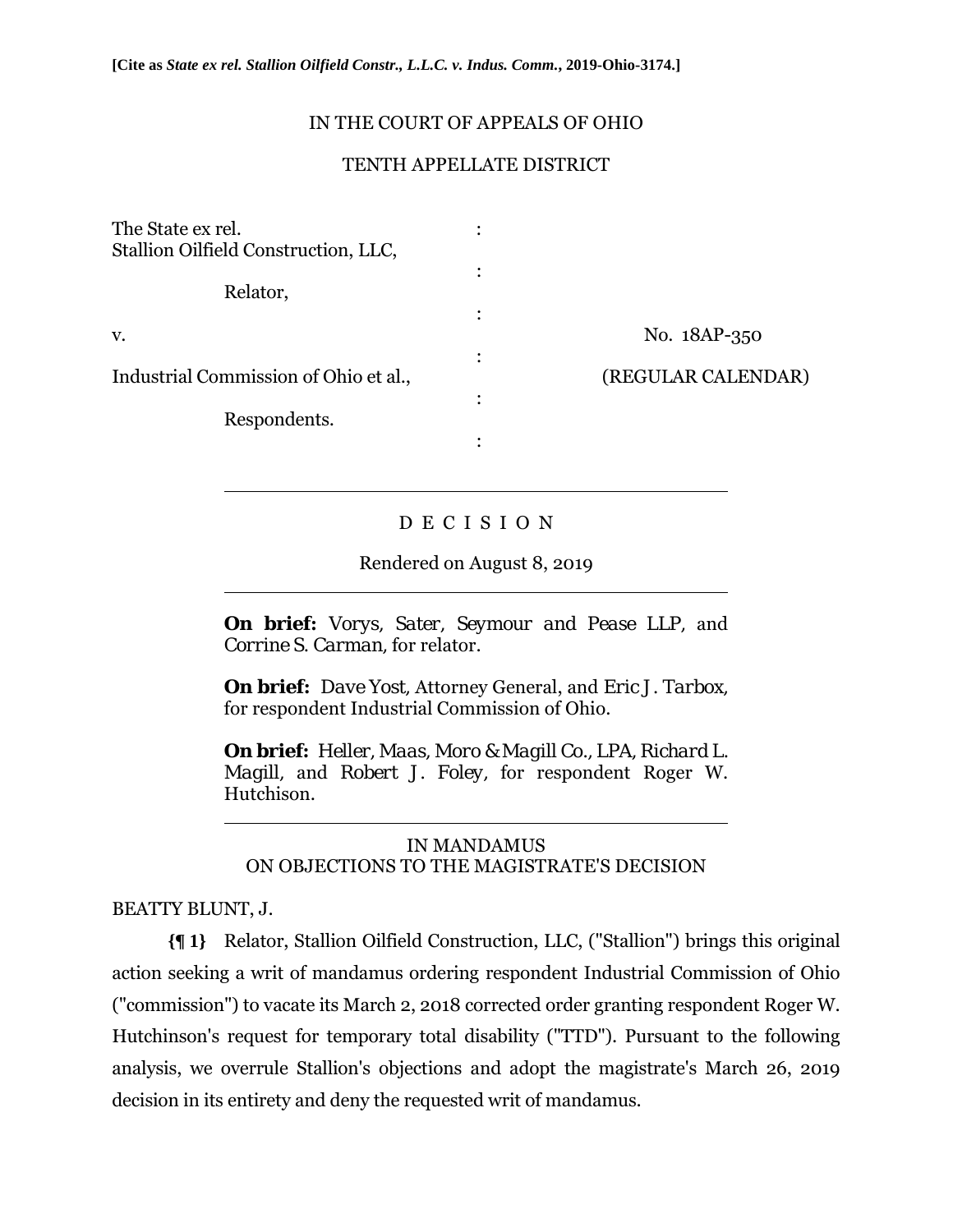# **I. BACKGROUND**

**{¶ 2}** Stallion employed Hutchinson. At the time of his hire, he acknowledged receipt of Stallion's Employee Handbook Drug and Alcohol Policy ("handbook") via a signed document dated January 16, 2014. The handbook included the following relevant sections:

# **7.0 Testing**

7.1 The Company reserves the right to test any employee \* \* \* for drugs and alcohol  $* * *$ . Acceptance of testing is a mandatory condition of employment. \* \* \*.

7.2 Refusal to cooperate in testing is a violation of this policy and will result in termination of employment. \* \* \*.

7.3 Employees are tested in the following situations, unless prohibited by state law:

\* \* \*

**Post-accident** − Employees are subject to drug and alcohol testing when the Company reasonably believes they may have caused or contributed to an accident resulting in damage to Company equipment, or injury to a person, or when an incident in which they were involved, though not resulting in such damage or injury, created a high potential for such damage or injury, as defined in the HSE Incident Reporting and Investigation Procedures' definition of major incident.

\* \* \*

- Random − All employees are subject to random drug testing.  $***$ .
- The tests are unannounced, spread throughout the year, and the selection of employees is made by a scientifically valid method.

\* \* \*

 **Periodic** − Employees may be subject to periodic drug testing when the testing is scheduled and announced in advance.

\* \* \*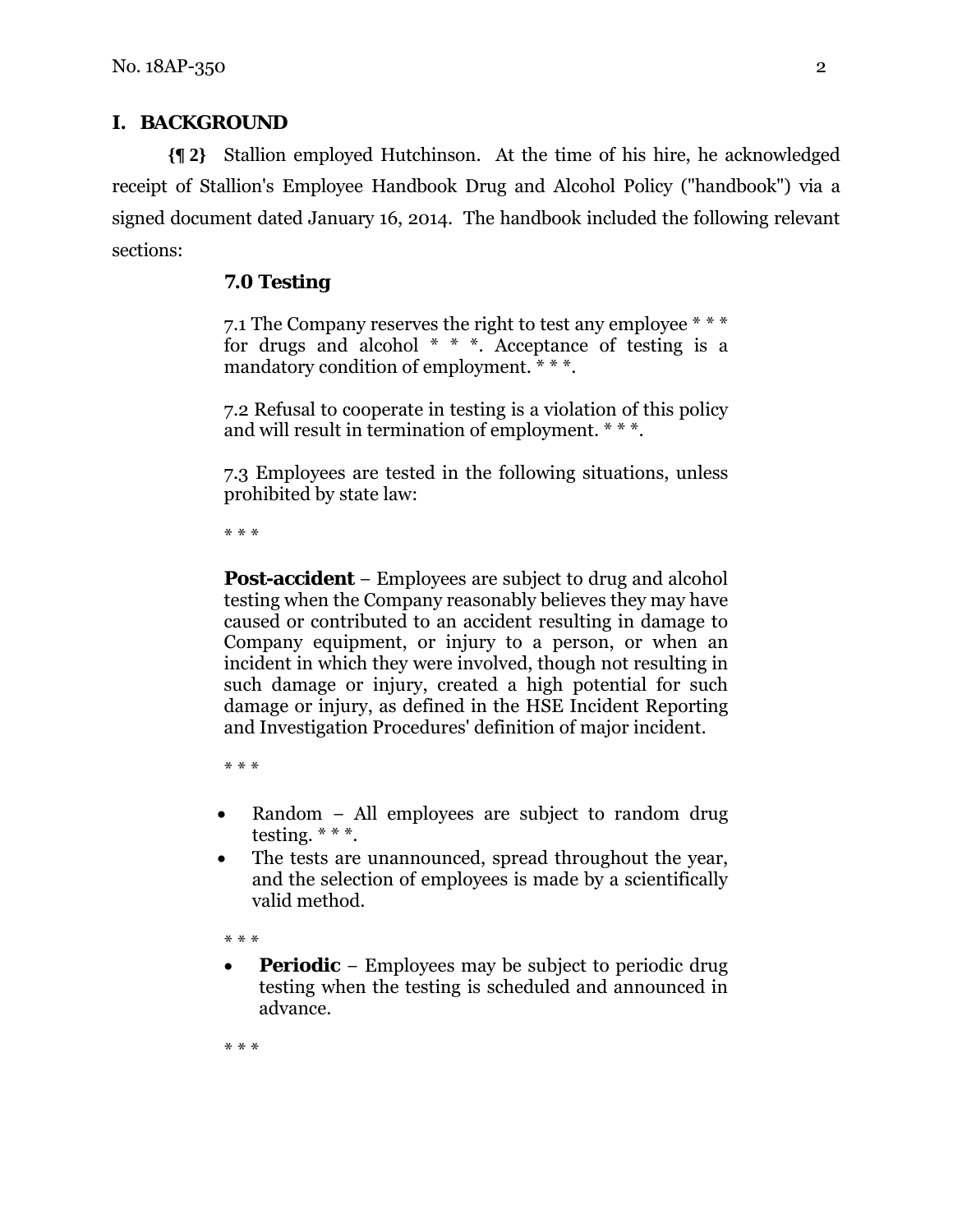## **11.0 Consequences**

11.1 *Any employee* \* \* \* who engages in conduct in violation of this policy will be subject to disciplinary action up to, and including termination.

\* \* \*

 *Employees* − if the results of a drug test are positive, the employee is terminated[.] \* \* \*.

(Emphasis sic.) (App'x C of the Handbook at 8-11.) The handbook's definition section describes a positive test for drugs as follows:

> **Test positive for drugs** − to take a drug test that results in a concentration of amphetamines, barbiturates, benzodiazepines, cannabinoids, cocaine, methadone, opiates, phencyclidine, or propoxyphene, which exceeds the cutoff levels established by the government or other reasonable standards. These are subject to change by the U.S. government or applicable state law. Listed below are the more common names and drugs of the same family:

\* \* \*

Opiates \* \* \* Morphine, Codeine; Screen Level 2000(ng/ml); Confirm Level 2000 (ng/ml)

(Emphasis sic.) (App'x C of the Handbook at 13.)

**{¶ 3}** On March 19, 2017, Hutchinson suffered an accidental back injury while in the course of his employment with Stallion. His physician released him to return to work with restrictions. Before returning to work, Hutchinson applied for and received workers' compensation benefits for back strain. Hutchinson subsequently returned to Stallion in a light-duty capacity. On April 18, 2017, Stallion submitted Hutchinson to a random drug test. Hutchinson was said to have tested "positive" for morphine, codeine, and opiates but no concentrations of each were provided in that result. Stallion terminated Hutchinson's employment on April 28, 2017 because of his drug screen.

**{¶ 4}** Thereafter, Hutchinson filed a motion asking that his claim be additionally allowed for "intervertebral disc disorder with myelopathy" and subsequently filed an application for TTD compensation. (May 3, 2017 Mot.) Stallion opposed, arguing that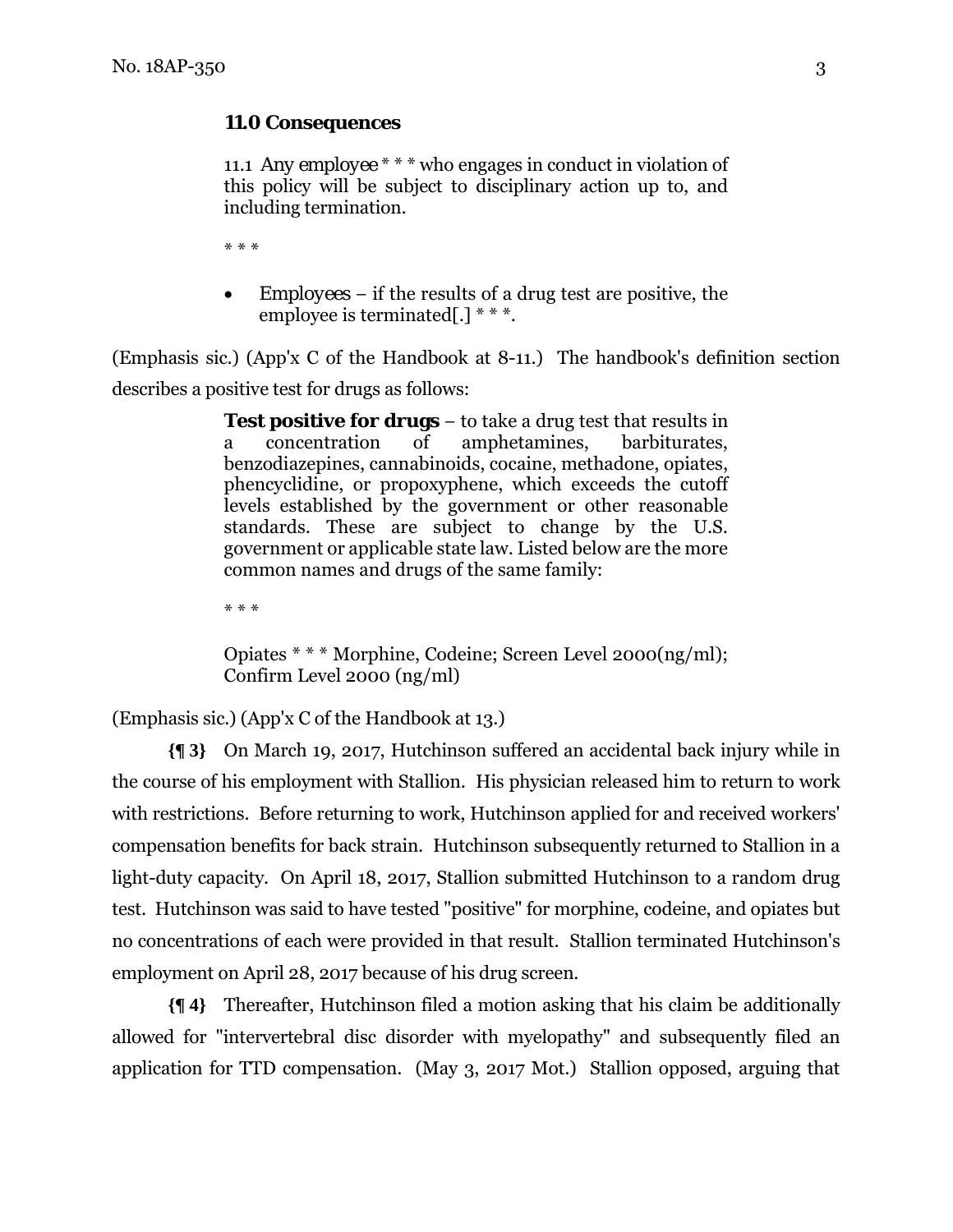Hutchinson had voluntarily abandoned his employment when he tested positive for opiates.

**{¶ 5}** The district hearing officer ("DHO") denied Hutchinson's application for TTD because medical records "certifying disability based solely on the conditions currently allowed in the claim" were not present in the record. (Stipulation of the Evidence at 20968- A77.) The DHO did, however, grant his request for an additional allowance relative to disc extrusion. Both sides appealed.

**{¶ 6}** The staff hearing officer ("SHO") then held a hearing. During that proceeding, Hutchinson admitted to taking opiates that were prescribed for his daughter for her surgery one year before. The SHO's September 22, 2017 order affirmed the DHO's granting of the additional award. The SHO's order additionally reversed the DHO's denial of TTD because even if Hutchinson's termination equated to voluntary abandonment, TTD was still proper because Hutchinson could not return to work in his former position at the time he was fired.

**{¶ 7}** Stallion appealed that determination to the commission on two grounds. First, Stallion argued that the SHO incorrectly determined that Hutchinson had not voluntarily abandoned his position due to his positive drug test. Second, Stallion challenged Hutchinson's medical evidence. The commission's ultimate order affirmed the SHO as to both the additional allowance and the TTD award. The commission noted Stallion failed to establish the first requirement for voluntary abandonment under *State ex rel. Louisiana-Pacific v. Indus. Comm*., 72 Ohio St.3d 401 (1995)—that is, Hutchinson was terminated for violating a rule that "clearly" defined the prohibited conduct. The commission found the handbook defined "positive drug test" to require the requisite drug concentration amounts necessary to equate to a positive result. Because Stallion's test results did not include the concentration of each opiate, the commission reasoned those same results "do not confirm, under [Stallion's] own policy and rules, that the test was positive and at a level supporting termination of employment." (Stipulation of the Evidence at 20968-B51.) Hence, the commission determined Stallion had not met its burden to show that Hutchinson voluntarily abandoned his employment so as to render TTD improper under *Louisiana-Pacific*. The commission also held that Hutchinson had presented sufficient medical evidence warranting his additional allowance for disc extrusion.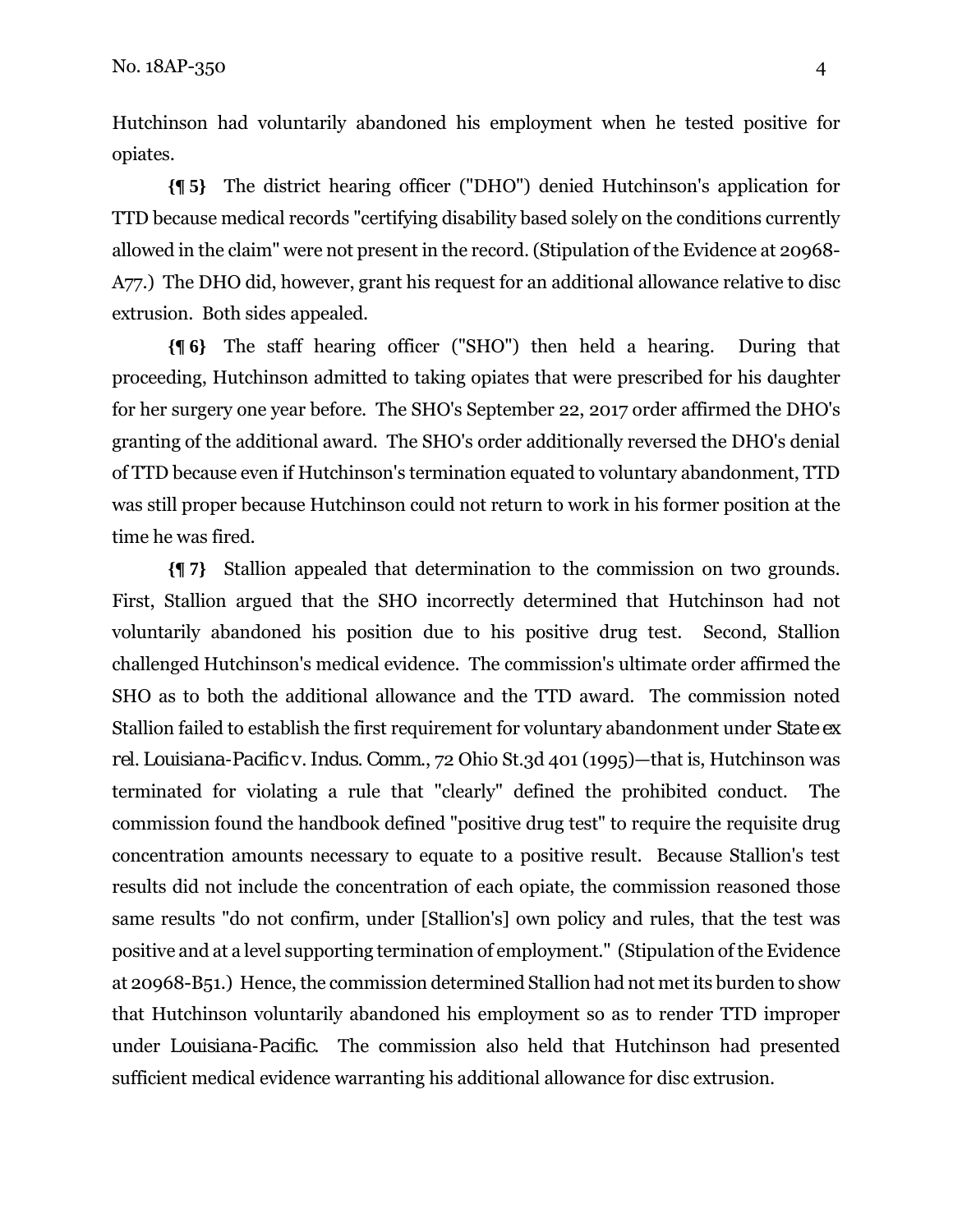**{¶ 8}** Stallion moved for reconsideration. In its request, Stallion attached the missing opiate concentration level information from Hutchinson's drug test to its motion. Those results indicated Hutchinson's level of codeine was 4920 ng/ml and his level of morphine was 220 ng/ml. Thus, on these results only the codeine concentration would have exceeded the handbook's baseline levels; contrary to the initial report, the information put forward with regard to morphine would not have shown a "positive" test. The commission declined to reconsider, and Stallion's instant complaint for writ of mandamus followed.

**{¶ 9}** Therein, Stallion seeks an order requiring the commission to vacate its order and to enter a new order denying Hutchinson's TTD request. Alternatively, Stallion requests this court to remand the matter to the commission "for further proceedings in accordance with Ohio law." (Compl. at 10-11.)

**{¶ 10}** Pursuant to Civ.R. 53 and Loc.R. 13(M) of the Tenth District Court of Appeals, we referred this matter to a magistrate who conducted a hearing and rendered a decision and recommendation that included findings of fact and conclusions of law, which is appended hereto. In sum, the magistrate determined the commission did not abuse its discretion when awarding TTD to Hutchinson because Stallion failed to produce proof of Hutchinson's drug concentration results as Stallion's own handbook required. As a result, the magistrate concluded that the writ should be denied.

**{¶ 11}** Stallion's objections to the magistrate's decision and the commission's response are presently before this court.

#### **II. ANALYSIS**

**{¶ 12}** In order for this court to issue a writ of mandamus as a remedy from a determination of the commission, Stallion must show a clear legal right to the relief sought, and that the commission has a clear legal duty to provide such relief. *State ex rel. Pressley v. Indus. Comm*., 11 Ohio St.2d 141 (1967). A clear legal right to a writ of mandamus exists where the relator shows that the commission abused its discretion by entering an order which is not supported by any evidence in the record. *State ex rel. Elliott v. Indus. Comm*., 26 Ohio St.3d 76 (1986).

**{¶ 13}** To satisfy that showing, Stallion asserts the magistrate omitted "key" facts which render the magistrate's legal conclusion "illogical." (Apr. 9, 2019 Objs. 5.) Stallion also objects to the magistrate's failure to address Stallion's second ground for reversal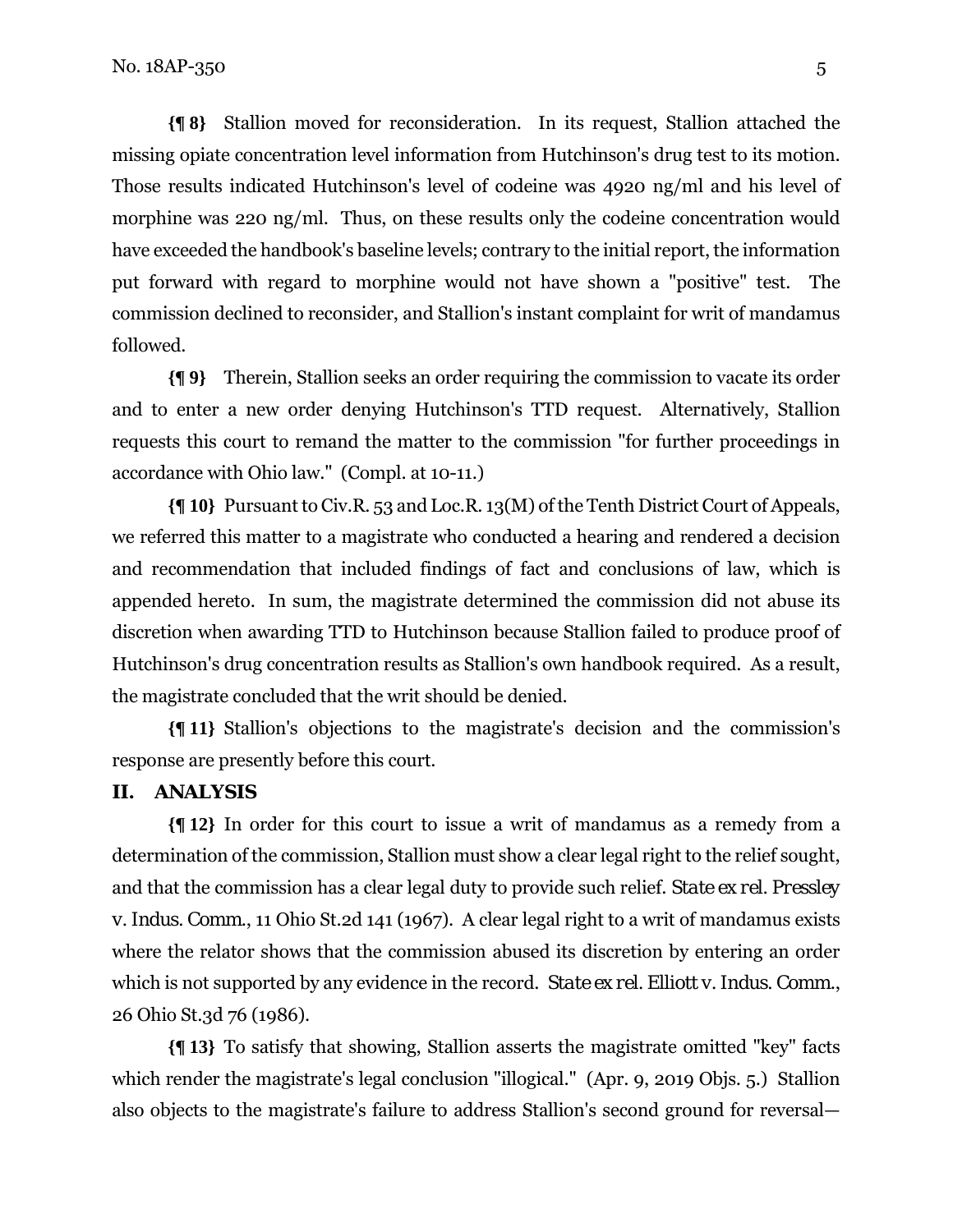Hutchinson's allegedly insufficient medical evidence in support of his TTD award. Each contention will be addressed in order.

**{¶ 14}** Turning first to evidence omission, Stallion highlights the magistrate's failure to mention section 9 of the handbook. That "key policy," Stallion argues, establishes Stallion's drug testing procedure. That procedure directs that the employee's specimen is sent to an outside laboratory with results being reported to a medical review officer ("MRO") before Stallion learns the outcome. The MRO then notifies the employee of the results, and the employee has an opportunity to explain or rebut the results.Only after the employee has had a chance to address the positive finding does the MRO inform Stallion of the result. According to Stallion, section 9 establishes Stallion does not have and does not rely on quantitative results when addressing employee drug screens. Thus, Stallion argues the magistrate's failure to mention this policy, in combination with the omission of Hutchinson's drug test timeline, unfairly shifts the burden to Stallion to produce quantitative levels.

**{¶ 15}** We find no merit to this objection. Stallion's contention in this regard completely ignores that its own handbook defines "test positive for drugs" to require drug concentration levels greater than established levels. Its argument is therefore additionally confounding, because Stallion argues exclusion of section 9 is improper while simultaneously ignoring its own definition of "Test Positive for Drugs." Moreover, Stallion's section 9 argument is curious because Stallion essentially admits it does not follow its own handbook—that is, by not having quantitative results when faced with a positive employee drug test, Stallion cannot know whether the test satisfies its own levels to warrant termination. We also conclude that Stallion's reconsideration motion confirmed that the commission properly noted the necessity of having Hutchinson's drug concentration levels, as only his codeine level of 4920 ng/ml surpassed the 2000 ng/ml baseline for a "positive" drug test under the handbook. Hutchinson's morphine level of 220 ng/ml fell below that baseline, and thus apparently was not "positive" as defined by Stallion, despite Stallion's representations to the contrary. Stallion's production of those concentration amounts, coming only after the commission had issued its decision, is simply too late. Hence, we overrule this objection.

**{¶ 16}** Stallion next objects to the magistrate's failure to include that Hutchinson admitted to ingesting codeine and morphine, and Hutchinson also admitted his failure to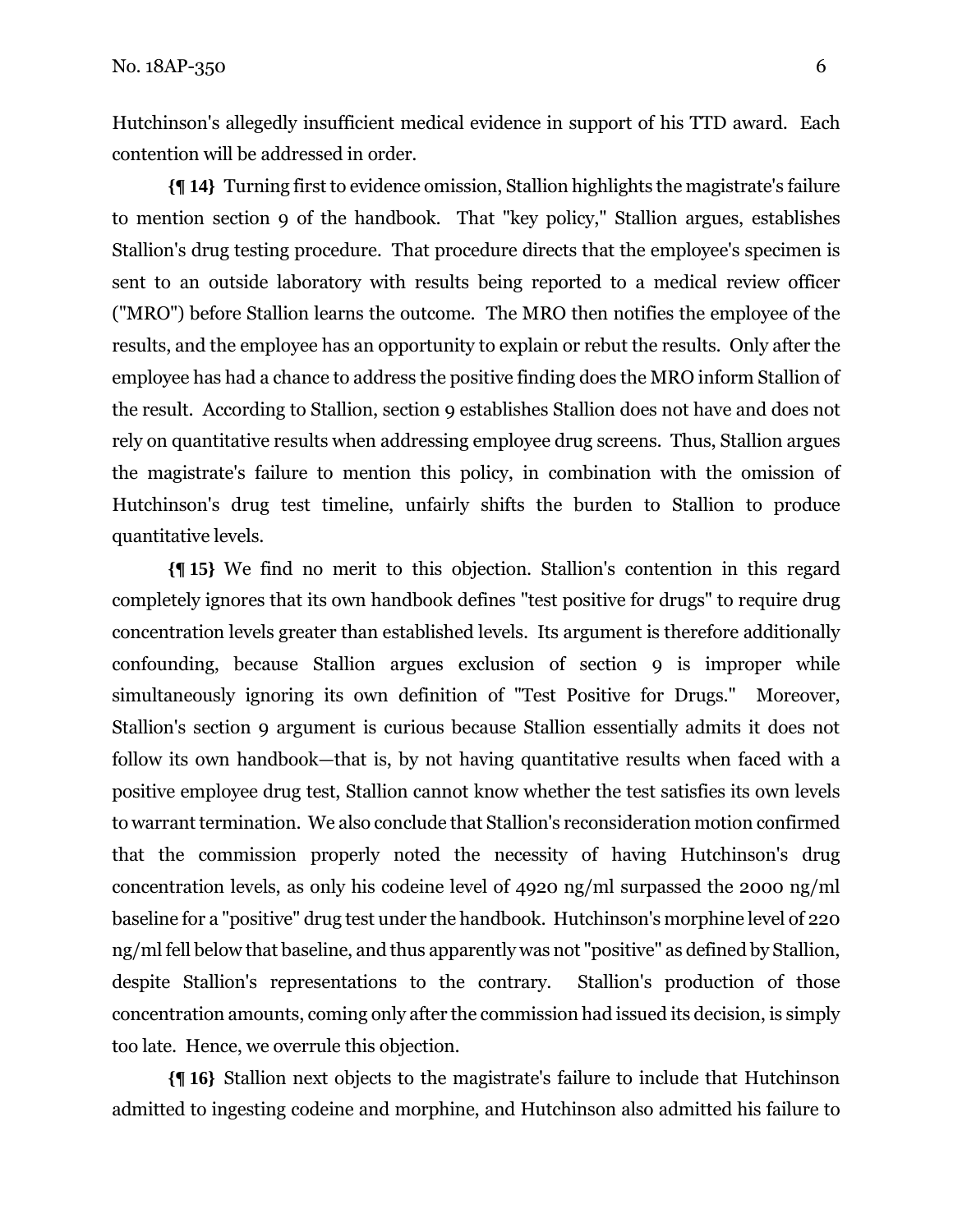challenge the results. Stallion posits that information should be in the magistrate's decision, without elaboration as to why. The magistrate does state that Hutchinson's test showed evidence of the drugs, with no concentrations originally provided. Additionally, Hutchinson does not dispute that result. Thus, the absence of that information does not equate to error, and we overrule this objection.

**{¶ 17}** Stallion continues by attacking the magistrate's legal conclusions. Specifically, Stallion asserts the magistrate's failure to include the noted evidence renders the legal analysis "illogical." (Objs. at 5-6.) Our overruling the factual objections above necessitates our overruling this objection as well. Objection overruled.

**{¶ 18}** Lastly, Stallion argues the magistrate failed to consider its contention that Hutchinson failed to meet his "burden of proving that his loss of earnings was causally related to the allowed conditions of his workers' compensation claim." (Objs. at 2.) Stallion elaborates no further on this objection. "It is inappropriate for this court to construct the legal arguments in support of" Stallion's position. *State v. England*, 10th Dist. No. 05AP-793, 2006-Ohio-5087, ¶ 16. While we acknowledge the magistrate did not address Stallion's argument in this regard, we note that the commission did fully consider it. As a result, we overrule this objection.

**{¶ 19}** In conclusion, we agree with the magistrate's analysis of the relevant issues, and for the reasons set forth in the magistrate's decision and those additional reasons expressed herein, we overrule each of Stallion's objections and deny its request for a writ of mandamus.

## **III. CONCLUSION**

**{¶ 20}** Following our independent review of the record and the objections filed by Stallion, we find the magistrate has determined the pertinent facts and properly applied the relevant law. Accordingly, we adopt the magistrate's decision as our own, including the findings of fact and conclusions of law contained therein. For the reasons set forth in the magistrate's decision and those expressed herein, Stallion's objections are overruled, and the writ of mandamus is denied.

*Objections overruled; writ of mandamus denied.* 

BRUNNER and NELSON, JJ., concur.

l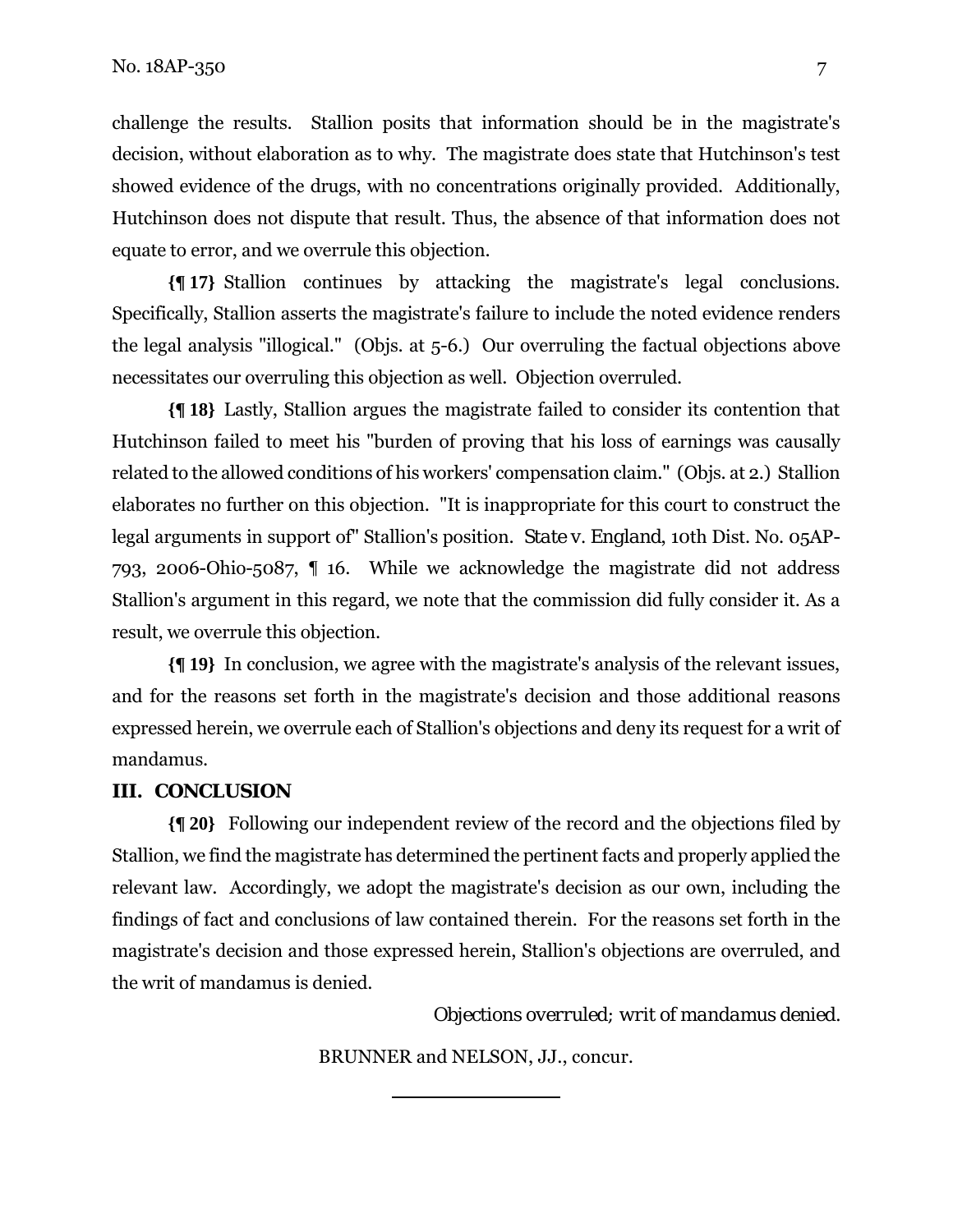$\overline{a}$ 

 $\overline{a}$ 

#### **APPENDIX**

#### IN THE COURT OF APPEALS OF OHIO

#### TENTH APPELLATE DISTRICT

| The State ex rel.                     |   |                    |
|---------------------------------------|---|--------------------|
| Stallion Oilfield Construction, LLC,  |   |                    |
|                                       |   |                    |
| Relator,                              |   |                    |
| V.                                    |   | No. 18AP-350       |
|                                       | ٠ |                    |
| Industrial Commission of Ohio et al., |   | (REGULAR CALENDAR) |
| Respondents.                          | ٠ |                    |
|                                       | ٠ |                    |
|                                       |   |                    |

## M A G I S T R A T E ' S D E C I S I O N

Rendered on March 26, 2019

*Vorys, Sater, Seymour and Pease LLP,* and *Corrine S. Carman,* for relator.

*Dave Yost,* Attorney General, and *Eric J. Tarbox,* for respondent Industrial Commission of Ohio.

*Heller, Maas, Moro & Magill Co., LPA, Richard L. Magill,*  and *Robert J. Foley,* for respondent Roger W. Hutchison.

#### IN MANDAMUS

**{¶ 21}** Relator, Stallion Oilfield Construction, LLC, has filed this original action requesting this court issue a writ of mandamus ordering respondent Industrial Commission of Ohio ("commission") to vacate its order which awarded temporary total disability ("TTD") compensation to respondent-claimant Roger W. Hutchinson, after finding that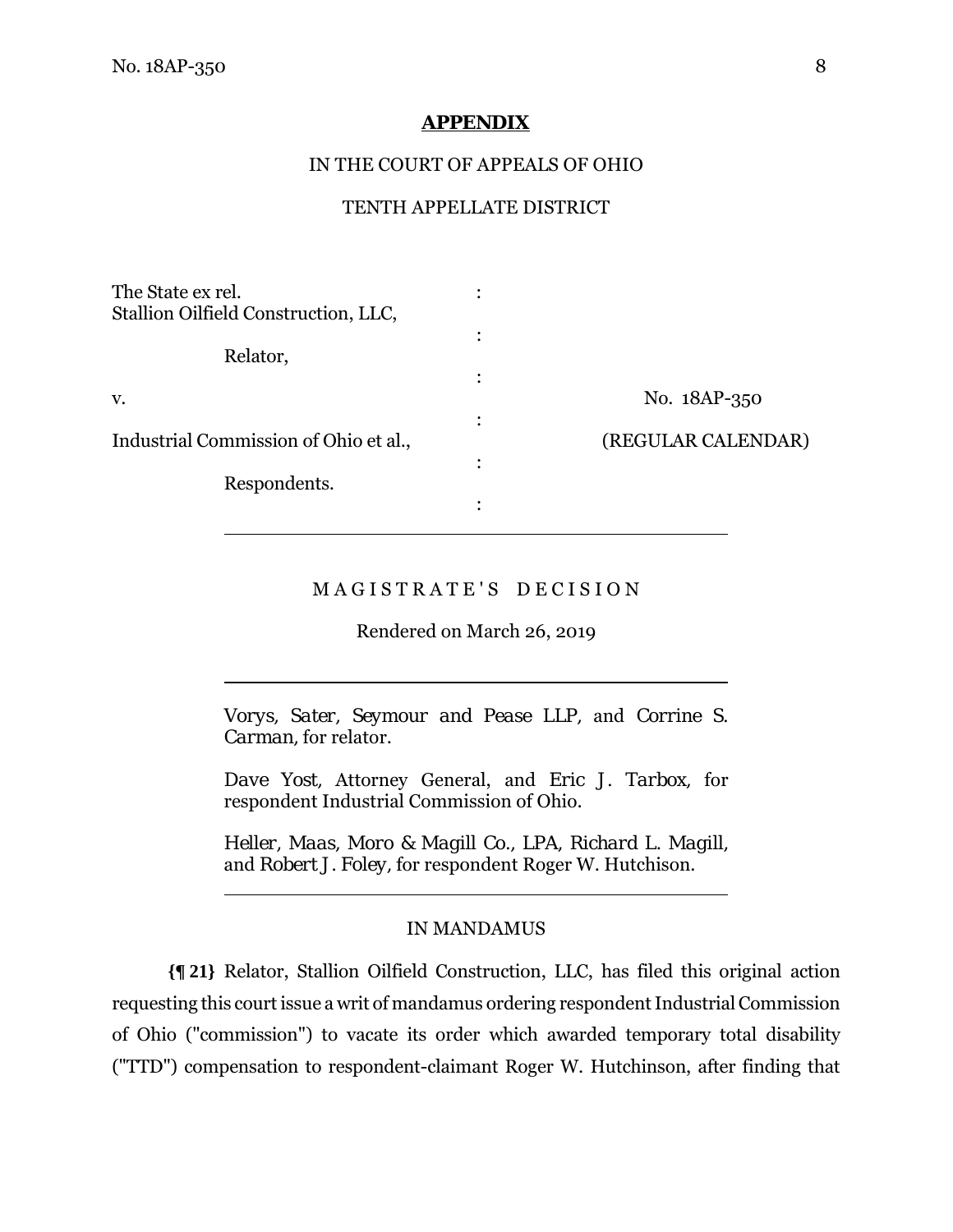relator's termination of claimant was not a bar to that compensation, and ordering the commission to deny claimant TTD compensation.

#### Findings of Fact:

**{¶ 22}** 1. Claimant sustained a work-related injury on March 19, 2017 and his workers' compensation claim was initially allowed for: "Sprain of ligaments of lumbar spine."

**{¶ 23}** 2. Relator administered a post-accident drug test and the results of that test were negative.

**{¶ 24}** 3. Claimant's treating physician released him to return to work with restrictions and relator was able to provide him with a modified-duty job.

**{¶ 25}** 4. On April 18, 2017, claimant was subjected to a random drug test which was authorized by his employee handbook. The results of that test were positive for codeine, morphine, and opiates. The only information noted on the drug test result certificate was a positive result (no concentrations were provided).

**{¶ 26}** 5. Relator had an employee handbook which claimant received January 16, 2014. The handbook provides the following relevant drug policy provisions:

## **7.0 Testing**

7.1 The Company reserves the right to test any employee \* \* \* for drugs and alcohol. \* \* \* Acceptance of testing is a mandatory condition of employment. \* \* \*

7.2 Refusal to cooperate in testing is a violation of this policy and will result in termination of employment. \* \* \*

7.3 Employees are tested in the following situations, unless prohibited by state law: \* \* \*

**Post-accident-** Employees are subject to drug and alcohol testing when the Company reasonably believes they may have caused or contributed to an accident resulting in damage to Company equipment, or injury to a person, or when an incident in which they were involved, though not resulting in such damage or injury, created a high potential for such damage or injury, as defined in the HSE Incident Reporting and Investigation Procedures' definition of major incident. \* \* \*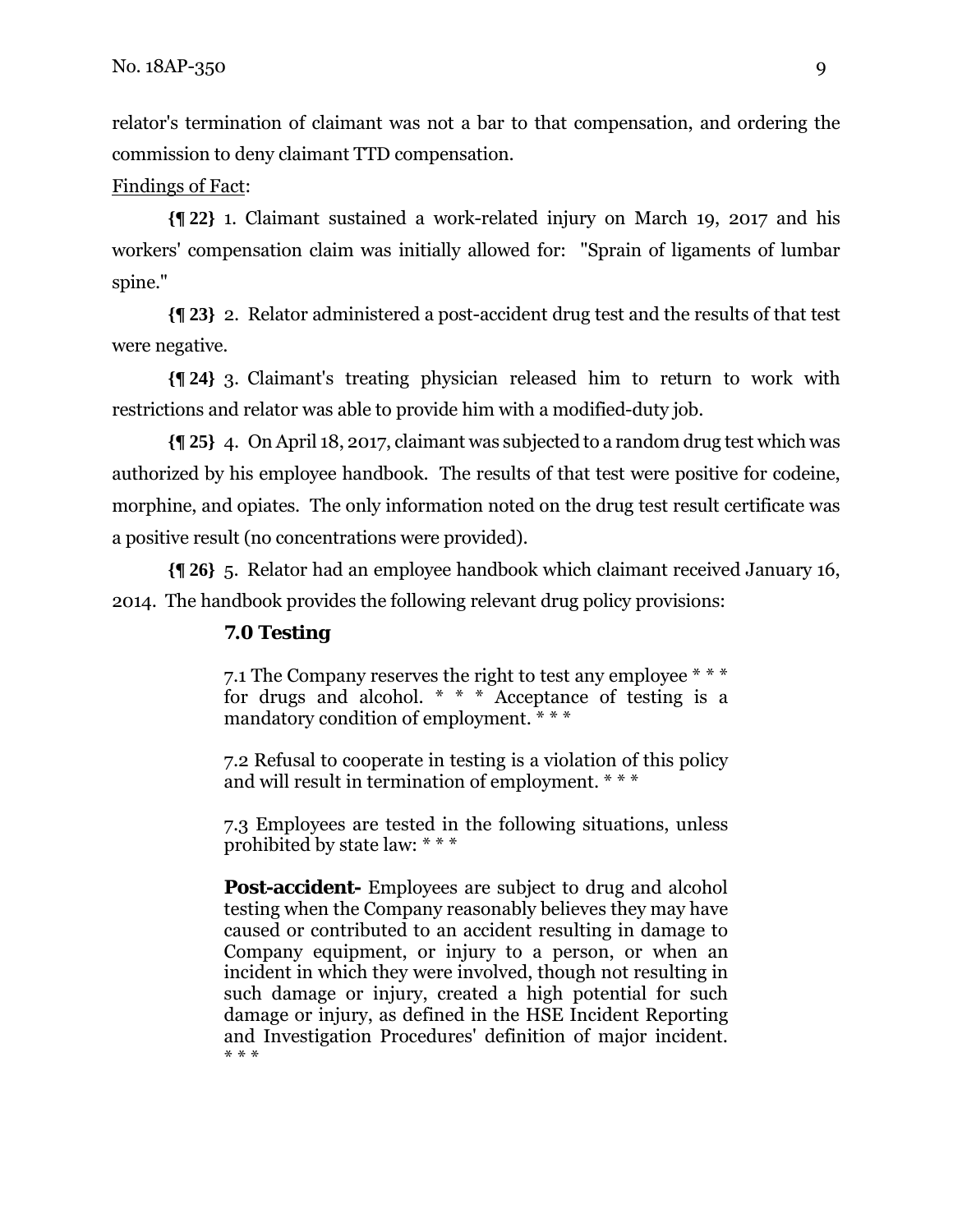- Random All employees are subject to random drug testing. \* \* \*
- The tests are unannounced, spread throughout the year, and the selection of employees is made by a scientifically valid method. \* \* \*
- **Periodic-** Employees may be subject to periodic drug testing when the testing is scheduled and announced in advance.

\* \* \*

11.0 Consequences

11.1 *Any employee* \* \* \* who engages in conduct in violation of this policy will be subject to disciplinary action up to, and including termination.

\* \* \*

 *Employees* – if the results of a drug test are positive, the employee is terminated.

(Emphasis sic.)

**{¶ 27}** 6. Under the definitions section, the handbook defines a positive test for drugs as follows:

> **Test positive for drugs –** to take a drug test that results in a concentration of amphetamines, barbiturates, benzodiazepines, cannabinoids, cocaine, methadone, opiates, phencyclidine, or propoxyphene, which exceeds the cutoff levels established by the government or other reasonable standards. These are subject to change by the U.S. government or applicable state law. Listed below are the more common names and drugs of the same family:

\* \* \* Opiates- \* \* \* Morphine, Codeine; 2000(ng/ml); 2000 (ng/ml)

(Emphasis sic.)

**{¶ 28}** 7. Relator terminated claimant's employment as of April 28, 2017 as a result of the failed drug test.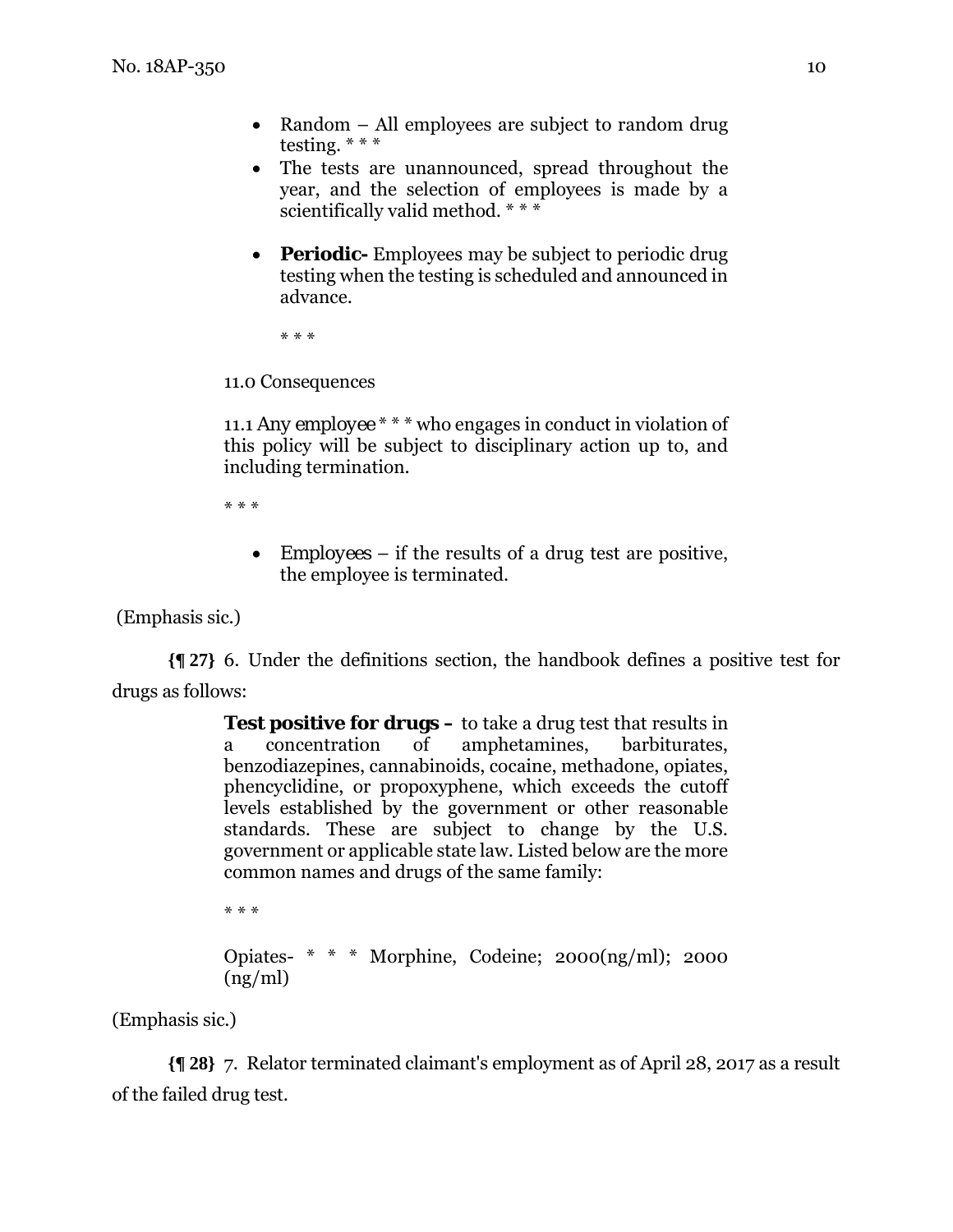**{¶ 29}** 8. On May 3, 2017, claimant filed a C-86 motion to have an additional low back condition added to his claim and subsequently filed an application for TTD compensation.

**{¶ 30}** 9. Following a hearing before a staff hearing officer ("SHO") on September 13, 2017, claimant's claim was additionally allowed for "Disc extrusion at L5- S1." Thereafter, the SHO applied the rationale from *State ex rel. Reitter Stucco, Inc. v. Indus. Comm.*, 117 Ohio St.3d 71, 2008-Ohio-499, and awarded claimant TTD compensation because claimant was incapable of returning to work at his former position of employment at the time the termination occurred.

**{¶ 31}** 10. Relator filed an appeal to the full commission arguing that the SHO order contained a clear mistake of law, namely that claimant's violation of a written work rule resulted in his termination and precluded his receipt of TTD compensation. Relator also challenged the medical evidence submitted by claimant.

**{¶ 32}** 11. The matter was heard before the commission on December 7, 2017. In a corrected order necessitated by a clerical error, the commission allowed claimant's claim for the additional condition of disc extrusion at L5-S1, and awarded claimant TTD compensation from April 29 through May 18, 2017, from May 26 through July 31, 2017, and to continue upon submission of supporting medical evidence. Thereafter, the commission rejected relator's argument that claimant voluntarily abandoned his employment specifically finding that relator failed to meet its burden of proof under *State ex rel. Louisiana-Pacific Corp. v. Indus. Comm.*, 72 Ohio St.3d 401 (1995). The commission's order provides:

> The Commission rejects the defense that the Injured Worker voluntarily abandoned his employment with this Employer as of 04/28/2017. As noted above, the Injured Worker had returned to light duty work with this Employer. On 04/18/2017, the Injured Worker underwent a random drug test, as is permitted by provisions in the Employee Handbook. The Injured Worker had acknowledged receipt of the Drug and Alcohol Plan on 01/16/2014. The Drug Test Result Certificate came back as "positive" for codeine, morphine and opiates, but the specific level of the drug or drugs found was not given. The Injured Worker's employment was terminated 04/28/2017.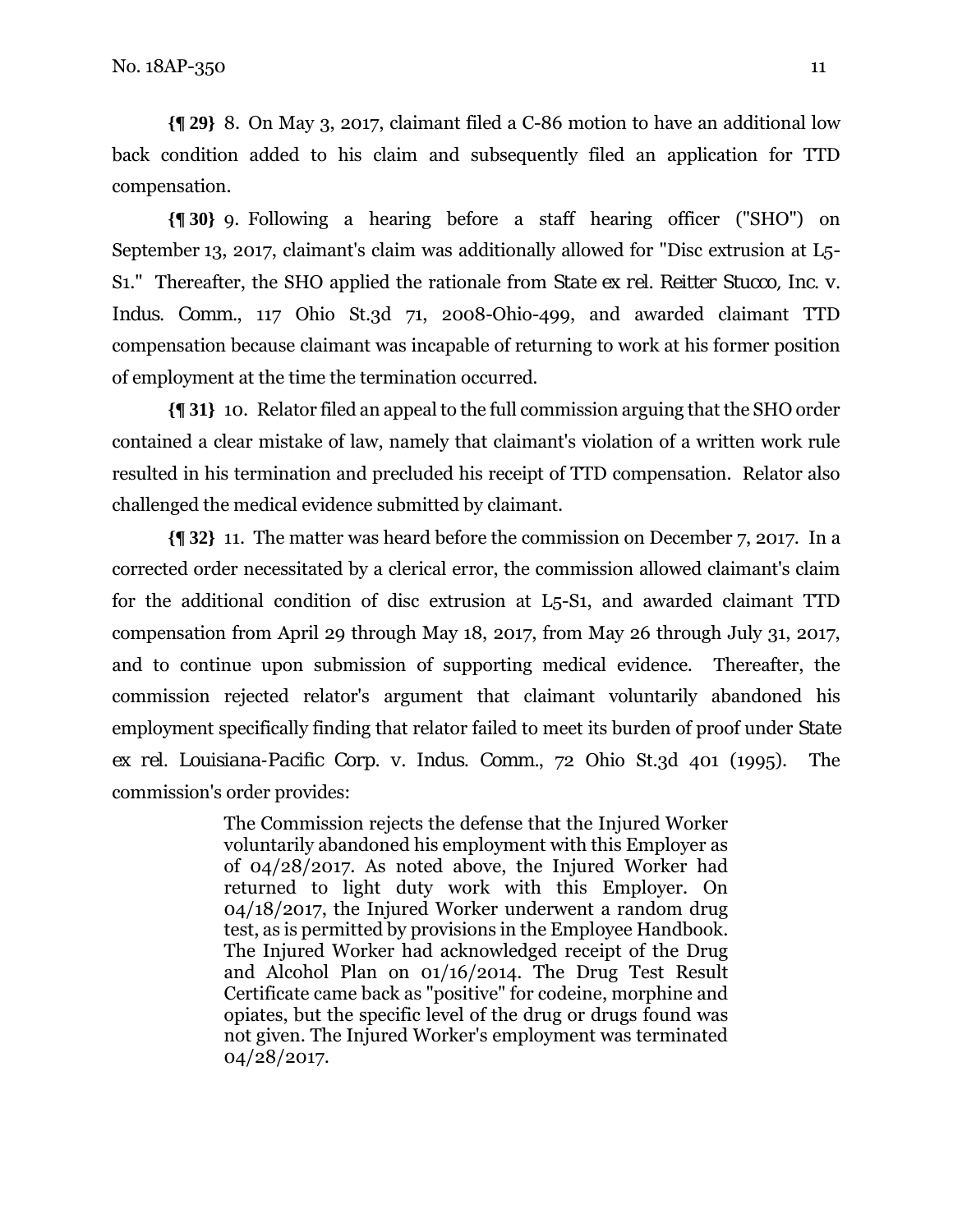Under *State ex rel. Louisiana-Pacific Corp. v. Indus. Comm.*, 72 Ohio St.3d 401, 650 N.E.2d 469 (1995), the first criteria for finding a "voluntary abandonment" such as would support the denial of payment of temporary total disability compensation, is a showing the Injured Worker was terminated for violating a written work rule which clearly defined the prohibited conduct. The Employee Handbook, at pages 36 and 37, defines a "positive drug test" and lists the concentration levels of various drugs necessary for finding a positive test result. The results on file from the Injured Worker's 04/18/2017 blood test do not list the concentration levels and thus do not confirm, under the Employer's own policy and rules, that the test was positive and at a level supporting a termination of employment. On these facts, the Commission finds the Employer has not met the requirements for showing the Injured Worker voluntarily abandoned his employment, and payment of temporary total disability compensation is appropriate.

**{¶ 33}** 12. Relator filed a request for reconsideration. At that time, relator submitted the quantitative results of claimant's drug test. Specifically, those results provided: "Codeine 4920 ng/mL; Morphine 220 ng/mL."

**{¶ 34}** 13. In an order mailed March 2, 2018, relator's request for reconsideration was denied.

**{¶ 35}** 14. Thereafter, relator filed the instant mandamus action in this court. Conclusions of Law:

**{¶ 36}** For the reasons that follow, it is this magistrate's decision that relator has not demonstrated the commission abused its discretion in awarding TTD compensation to claimant, and this court should deny relator's request for a writ of mandamus.

**{¶ 37}** The Supreme Court of Ohio has set forth three requirements which must be met in establishing a right to a writ of mandamus: (1) that relator has a clear legal right to the relief prayed for; (2) that respondent is under a clear legal duty to perform the act requested; and (3) that relator has no plain and adequate remedy in the ordinary course of the law. *State ex rel. Berger v. McMonagle*, 6 Ohio St.3d 28 (1983).

**{¶ 38}** In order for this court to issue a writ of mandamus as a remedy from a determination of the commission, relator must show a clear legal right to the relief sought and that the commission has a clear legal duty to provide such relief. *State ex rel. Pressley v. Indus. Comm.*, 11 Ohio St.2d 141 (1967). A clear legal right to a writ of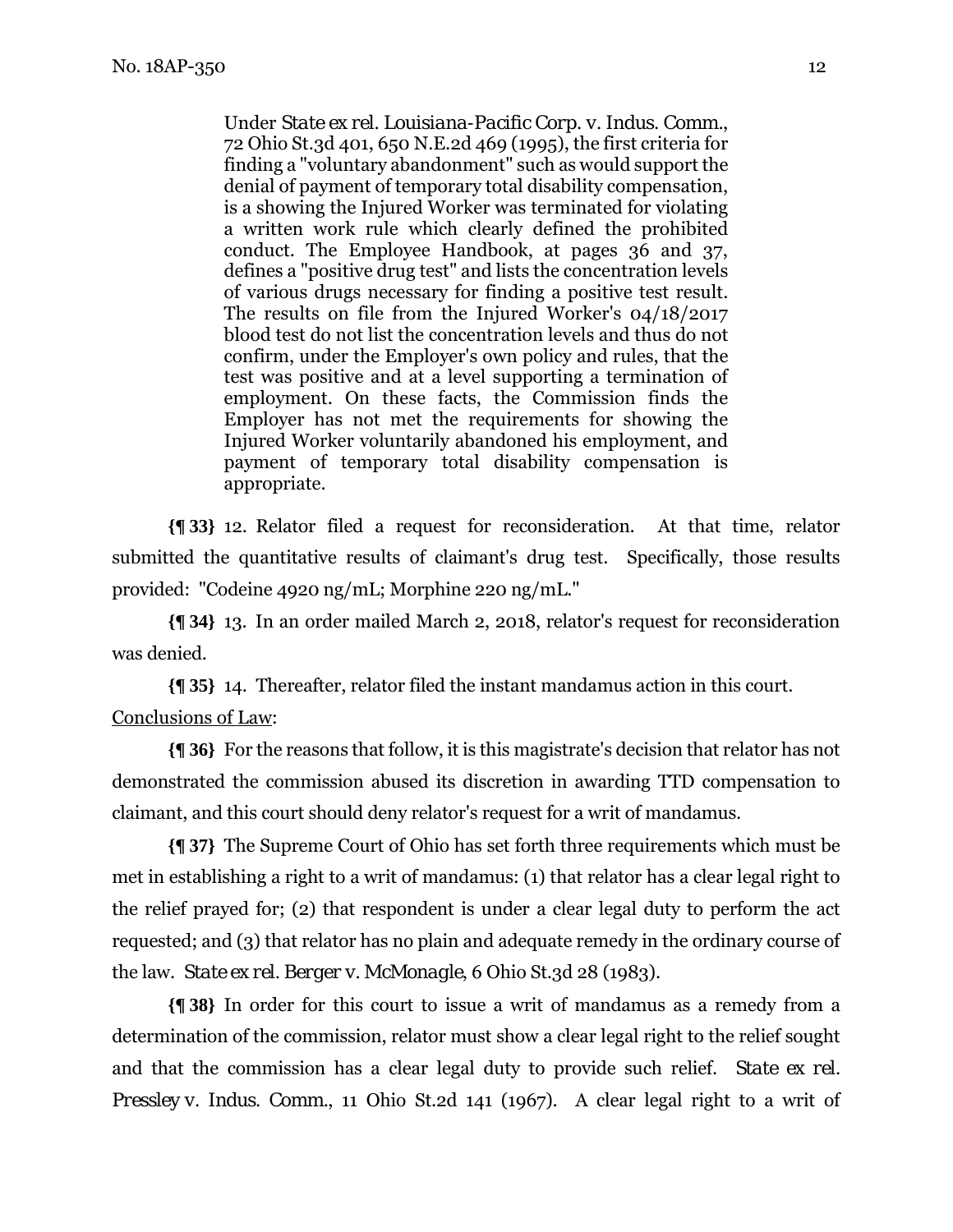mandamus exists where the relator shows that the commission abused its discretion by entering an order which is not supported by any evidence in the record. *State ex rel. Elliott v. Indus. Comm.*, 26 Ohio St.3d 76 (1986). On the other hand, where the record contains some evidence to support the commission's findings, there has been no abuse of discretion and mandamus is not appropriate. *State ex rel. Lewis v. Diamond Foundry Co.*, 29 Ohio St.3d 56 (1987). Furthermore, questions of credibility and the weight to be given evidence are clearly within the discretion of the commission as fact finder. *State ex rel. Teece v. Indus. Comm.*, 68 Ohio St.2d 165 (1981).

**{¶ 39}** Under *Louisiana Pacific Corp.*, an employee may be found to have voluntarily abandoned the workplace by violating a written work rule or policy that (1) clearly defined the prohibited conduct, (2) was previously identified by the employer as a dischargeable offense, and (3) was known or should have been known by the employee. Here, relator had a written drug policy and claimant acknowledged that he had both received and read the policy.

**{¶ 40}** Pursuant to relator's drug policy, if, following a drug test, the results are positive, the employee will be terminated. The handbook further defines what constitutes a positive drug test. A positive drug test for opiates, which includes codeine and morphine, is:

> **Test positive for drugs –** to take a drug test that results in a concentration of amphetamines, barbiturates, benzodiazepines, cannabinoids, cocaine, methadone, opiates, phencyclidine, or propoxyphene, which exceeds the cutoff levels established by the government or other reasonable standards. These are subject to change by the U.S. government or applicable state law. Listed below are the more common names and drugs of the same family:

> Opiates- \* \* \* Morphine, Codeine; 2000(ng/ml); 2000 (ng/ml)

(Emphasis sic.)

**{¶ 41}** In finding that relator did not meet its burden of proving that claimant's violation of a written work rule resulted in his termination and his ineligibility for TTD compensation, the commission specifically noted that the evidence which relator submitted in support did not indicate the concentration of drugs found in claimant's system. Because it was impossible to determine what the concentration of those drugs was in claimant's